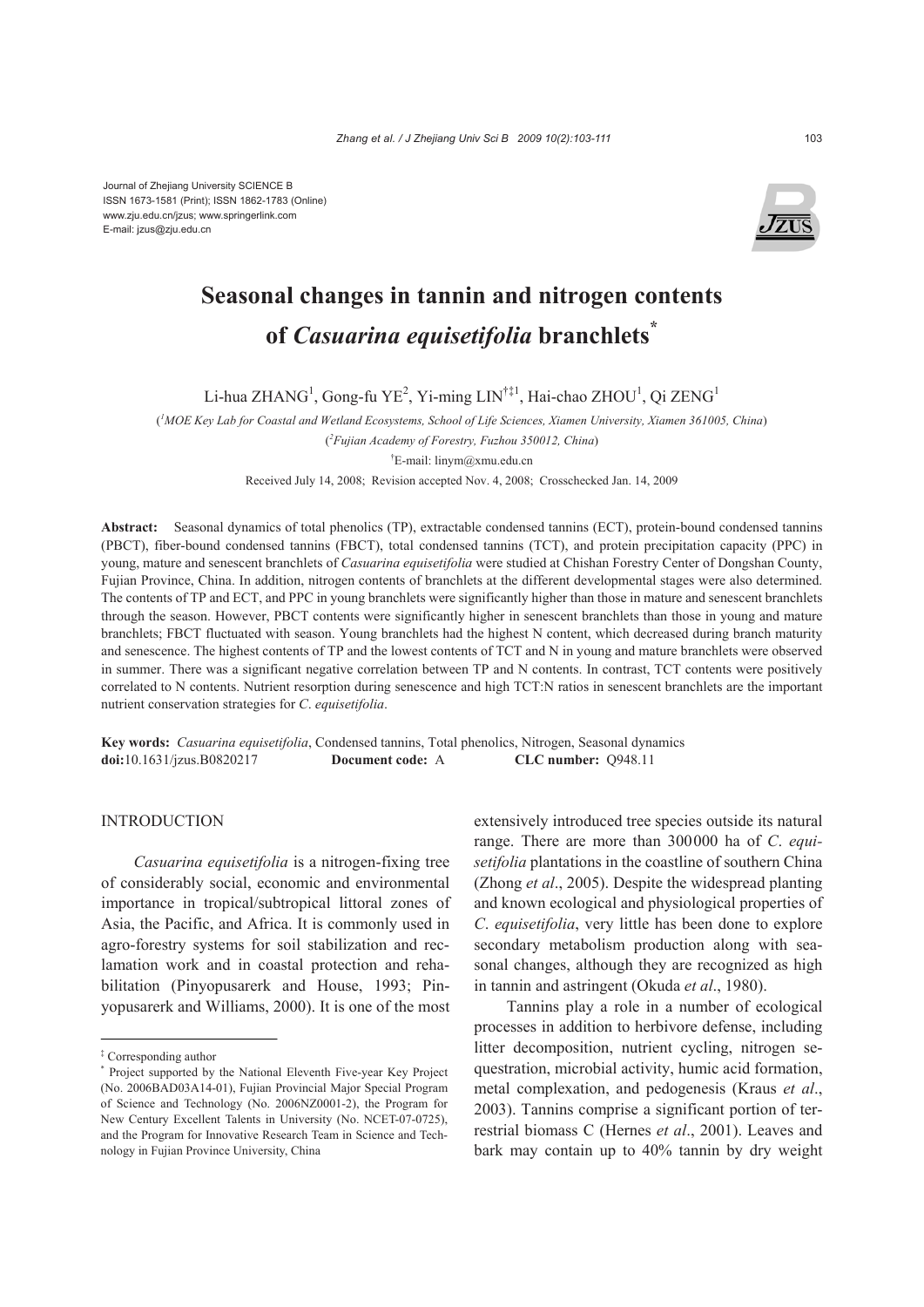(Kuiters, 1990; Matthews *et al*., 1997; Lin *et al*., 2006; 2007), and in leaves and needles tannin contents can exceed lignin levels (Hernes *et al*., 2001). Because tannins are complex and energetically costly molecules to synthesize, their widespread occurrence and abundance suggest that tannins play an important role in plant function and evolution (Cates and Rhoades, 1977; Zucker, 1983). Some species rich in polyphenols appear to gain a competitive advantage by altering nutrient cycling and thus influencing forest dynamics (Northup *et al*., 1998; Fierer *et al*., 2001; Kraus *et al*., 2003). Plants greatly influence soil processes through litter inputs (Aber *et al*., 1990); thus, alterations in foliar chemistry have important implications for plant-litter-soil interactions and ecosystem function (Kraus *et al*., 2004).

Traditionally, justification for the high metabolic cost associated with the production of tannins was attributed to improve herbivore defense (Feeny, 1970). Two major hypotheses have been proposed to predict the effects of environmental factors on secondary metabolite concentrations. The carbonnutrient balance (CNB) hypothesis postulates that phenolic levels in plants are determined by the balance between carbon and nutrient availability (Bryant *et al*., 1983). The growth-differentiation balance (GDB) hypothesis (Loomis, 1932; Lorio, 1986; Herms and Mattson, 1992) considers factors that limit growth and differentiation (the sum of chemical and morphological changes that occur in maturing cells, including carbon-based secondary synthesis). The production of phenolics dominates when factors other than photosynthate supply are suboptimal for growth (e.g., under nutrient limitation or moderate drought). Resource-based theories assume that the synthesis of defensive compounds is constrained by the external availability of resources and internal trade-offs in resource allocation between growth and defense (Riipi *et al*., 2002). They state that growth processes dominate over the production of defensive compounds, and that more carbon is left for defensive compounds only when plant growth is restricted by a lack of mineral nutrient (emphasized by the CNB hypothesis) or by any factor (according to the GDB hypothesis) (Haukioja *et al*., 1998). Jones and Hartley (1999) presented a protein competition model (PCM) for predicting total phenolics allocation and content in leaves of terrestrial higher plants. They stated that "protein and phenolics synthesis compete for the common, limiting resource phenylalanine," so nitrogen (N) rather than C is the limiting resource for synthesis of phenolics.

Despite the growing knowledge of the physiological basis and ecological consequences of leaf phenolics presence in plant tissues, only a few extensive datasets are available to evaluate the relative importance of leaf phenolics variability caused by environmental changes and developmental stages (Covelo and Gallardo, 2001; Lin *et al*., 2007). This variability may determine not only the susceptibility of plants to herbivore attack, but also important aspects of nutrient cycling in terrestrial and aquatic ecosystems (Gallardo and Merino, 1992; Serrano, 1992; Mafongoya *et al*., 1997; Northup *et al*., 1998).

According to PCM, the growth-defense trade-off depends not only on competition for a limited pool of available carbohydrates, but also on competition for nitrogen as a component of common precursor compounds (Jones and Hartley, 1999; Gayler *et al*., 2007). In this regard, information on the seasonal dynamics of tannins and nitrogen contents is necessary.

The objective of the present study was to test the validity of the following hypotheses: (1) Tannins of branchlets at different developmental stages follow a seasonal pattern; (2) The production of phenolics dominates under nutrient limitation. To answer these hypotheses, a field investigation of *C*. *equisetifolia* was conducted at Chishan Forestry Center of Dongshan County, Fujian Province, China.

#### MATERIALS AND METHODS

## **Study areas**

The study was carried out at Chishan Forestry Center of Dongshan County (23°40′ N, 117°18′ E), Fujian Province, China. The climate of the region belongs to southern subtropical maritime monsoon climate, with annual temperature ranging from 3.8 °C to 36.6 °C. Mean annual precipitation and evaporation are 1103.8 mm and 2027.9 mm, respectively. The rain season is from May to September and the dry season is from October to April of the next year. The soils are coastal sandy barren.

The *C*. *equisetifolia* plantations were artificial, pure forests that were planted in 1999. The coverage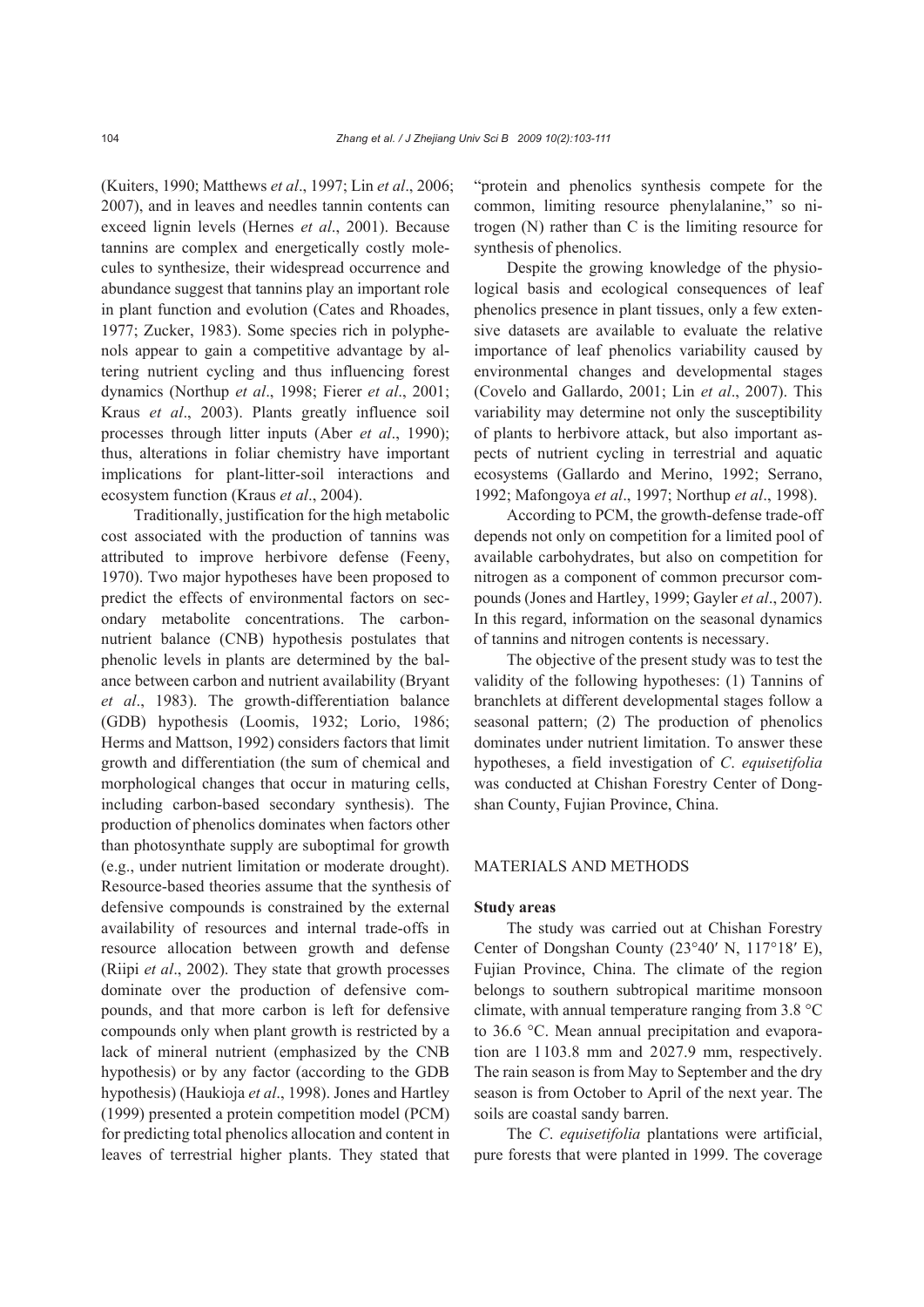of dense forest was 0.7, tree density was 3552 tree/ha, canopy height ranged from 5~7 m, and diameter at breast height (DBH) was  $(8.1 \pm 1.4)$  cm. The average N and P contents of the soils at 20 cm depth were  $(54.49 \pm 7.89)$  and  $(2.69 \pm 0.42)$  mg/kg, respectively, and soil pH was  $4.19\pm0.05$ .

#### **Materials**

Thirty individuals of *C*. *equisetifolia* were chosen and labeled. The height and growth conditions of the chosen trees were similar. The development stages of branchlets were demarcated into three stages, i.e., young branchlets (newly-emerged, usually shorter than 5 cm in length at the top of branch, and light green in color), mature branchlets (fully developed, usually 15~25 cm long, and dark green in color), and senescent branchlets (old branchlets, white or grey in color). Branchlets damaged by insects and disease or mechanical factors were avoided. Young, mature and senescent branchlets of each labeled tree were collected in March, June, September, and December of 2007. All samples were taken to the laboratory immediately after sampling and cleaned with distilled water.

#### **Chemical analyses**

All chemicals were of analytical reagent purity grade. An additional standard denoted here as purified tannin, was extracted from *C*. *equisetifolia* branchlets and purified on Sephadex LH-20 (Amersham, USA) according to the procedure previously described by Asquith and Butler (1986) as modified by Hagerman (2002). The condensed tannin standard was freezedried and stored at −20 °C until required.

Procedures described by Lin *et al*.(2006) were used to determine total phenolics (TP), extractable condensed tannins (ECT), protein-bound condensed tannins (PBCT), fibre-bound condensed tannins (FBCT), and protein precipitation capacity (PPC). TP were measured with the Prussian blue method (Graham, 1992), and ECT, PBCT and FBCT were assayed by the butanol-HCl method (Terrill *et al*., 1992) using purified tannins from *C*. *equisetifolia* branchlets as the standard. The contents of total condensed tannins (TCT) were calculated by adding the respective quantities of ECT, PBCT, and FBCT (Terrill *et al*., 1992). A radial diffusion assay was used to determine the PPC (Hagerman, 1987).

N content was determined with Nessler's reagent after Kjeldahl digestion of powdered samples with sulfuric acid and hydrogen peroxide (Mae *et al*., 1983).

## **Calculations**

Resorption efficiency (RE) was calculated as the percentage of N recovered from the senescing leaves (Aerts, 1996; Killingbeck, 1996):

$$
RE\ ( \%) = (A_1 - A_2)/A_1 \times 100,
$$

where  $A_1$  is N content in mature branchlets;  $A_2$  is N content in senescent branchlets.

#### **Statistical analyses**

All measurements were replicated three times and analyzed using one-way analysis of variance (ANOVA) (SPSS 11.0 for Windows) with TP, ECT, PBCT, FBCT, TCT, and PPC.

## **RESULTS**

#### **Seasonal dynamics of total phenolics contents**

TP content was highest in young branchlets,  $(146.17\pm4.14)$  to  $(169.23\pm4.78)$  mg/g, and decreased with maturity and senescence. TP did not follow the identical pattern for young, mature, and senescent branchlets. TP contents of young  $[(169.23 \pm 4.78)]$ mg/g] and mature [(118.40±5.81) mg/g] branchlets in summer were relatively high than those in other seasons. TP content of senescent branchlets was the lowest in summer  $[(24.56 \pm 0.92)$  mg/g] and the highest in winter  $[(98.74 \pm 16.10) \text{ mg/g}]$  (Fig.1).



**Fig.1 Seasonal changes in total phenolics contents of branchlets at different development stages of** *C***.** *equisetifolia*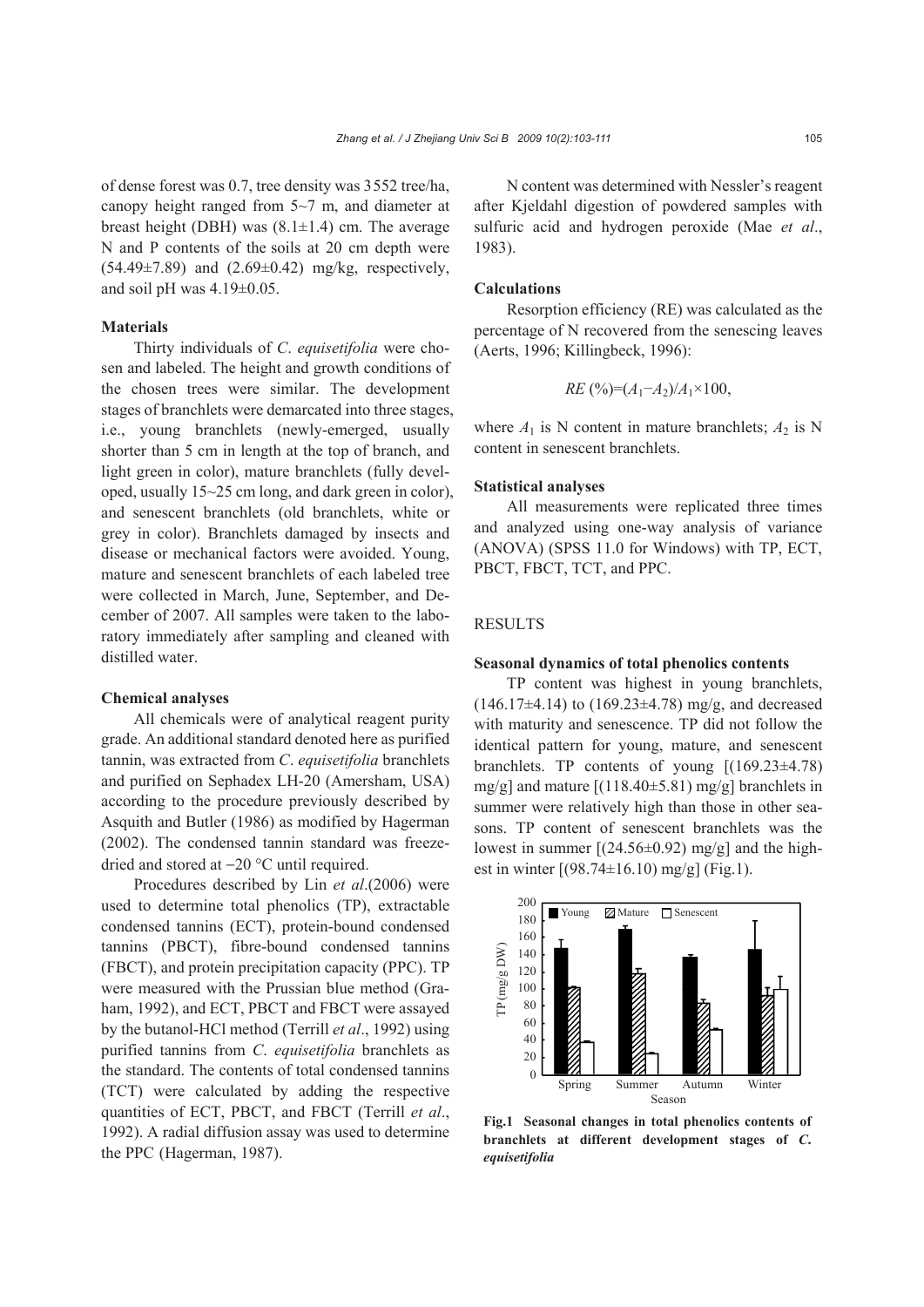#### **Seasonal dynamics of condensed tannin contents**

ECT contents of young and senescent branchlets were significantly higher in winter than in other three seasons (Fig.2a), which was different from the observation of ECT contents of mature branchlets. The ECT contents of young and senescent branchlets in winter reached (316.17±64.10) and (168.06±44.19) mg/g, respectively. ECT contents of mature branchlets ranged from  $(101.44\pm 16.17)$  to  $(137.36\pm$ 13.48) mg/g, and remained unchanged with season. ECT contents of senescent branchlets were significantly lower than those of young and mature branchlets except for the mature branchlets in winter,



**Fig.2 Seasonal changes in ECT (a), PBCT (b), FBCT (c) and TCT (d) contents of branchlets at different development stages of** *C***.** *equisetifolia*

showing that the ECT contents of the branchlets decreased with senescence.

PBCT contents were significantly higher in senescent branchlets than in young and mature branchlets (Fig.2b), showing that PBCT contents increased with senescence. The highest PBCT contents of young and mature branchlets in autumn were  $(13.55\pm 2.32)$  and  $(7.43\pm 1.01)$  mg/g, respectively. PBCT contents of young and mature branchlets both increased gradually during the growing season and then declined in winter. However, FBCT contents of the branchlets showed the decreasing trends during the growing seasons, and then increased in winter (Fig.2c). Except for in winter, FBCT contents of senescent branchlets were significantly higher than those of young and mature branchlets (Fig.2c).

PBCT was significantly higher than FBCT for senescent branchlets, but there was no significant difference for young and mature branchlets. ECT accounted for 89%~95% of TCT in young and mature branchlets, with 5%~11% being bound to protein or fibre (Fig.2d).

# **Seasonal dynamics of protein precipitation capacity**

PPC was the highest in young branchlets, and decreased with maturity and senescence (Fig.3). The PPCs of young  $[(530.19 \pm 30.39) \text{ cm}^2/\text{g}]$  and mature  $[(398.28 \pm 23.01)$  cm<sup>2</sup>/g] branchlets were lower in spring than in other seasons.



**Fig.3 Seasonal changes in PPC of branchlets at different development stages of** *C***.** *equisetifolia*

## **Seasonal dynamics of nitrogen content and resorption efficiency**

Young and mature branchlets had significantly higher nitrogen contents than senescent branchlets. The N contents of senescent branchlets were all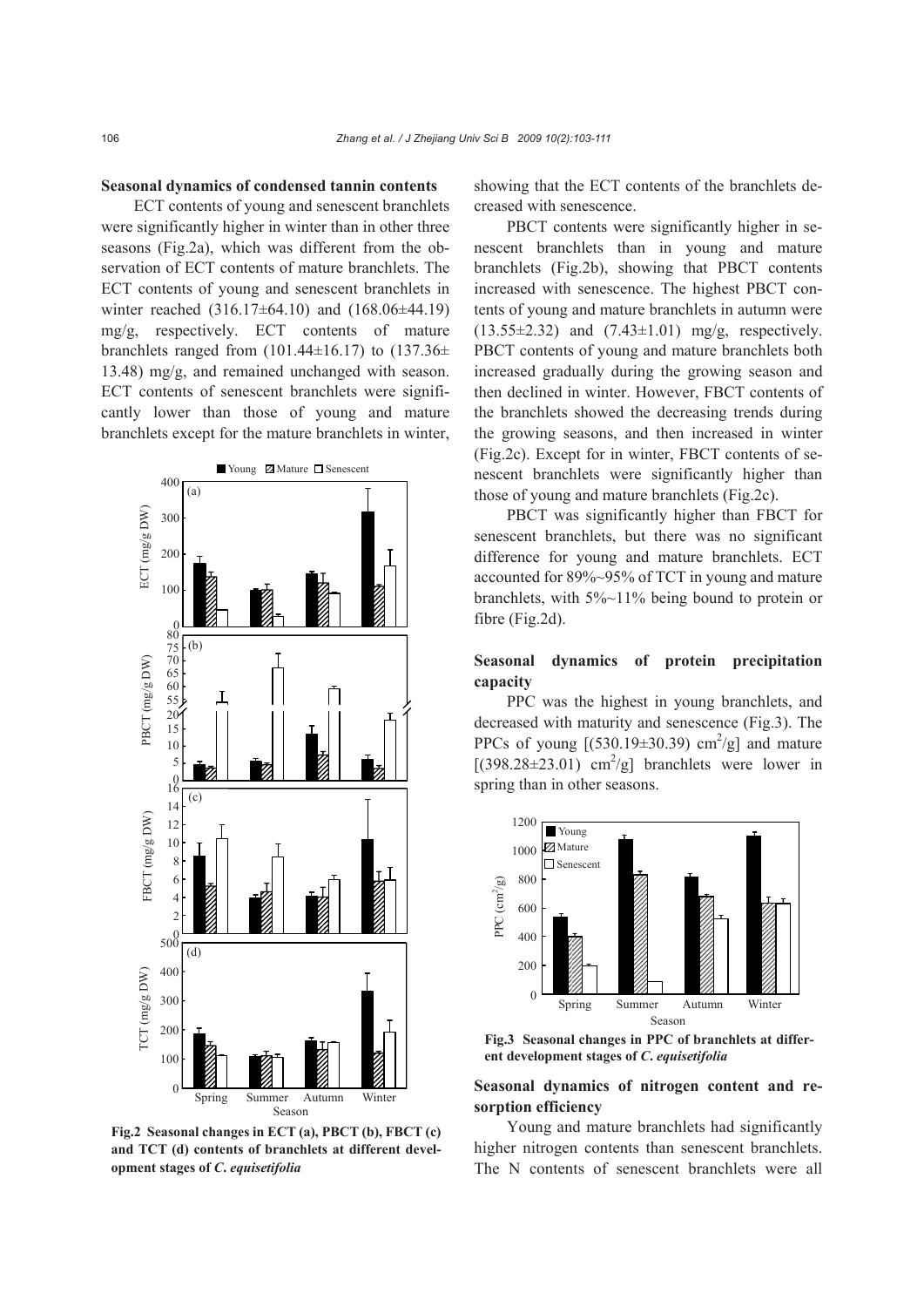below 0.86% (Fig.4). The lowest N contents all occurred in the summer for young, mature, and senescent branchlets. The N contents remained relatively stable for the other seasons. Nitrogen resorption efficiency (NRE) ranged from  $(51.01\pm3.94)\%$  to  $(63.00\pm8.61)\%$  with no significant difference among four seasons.



**Fig.4 Seasonal changes in N contents of branchlets at different development stages of** *C***.** *equisetifolia* Numbers within the ellipses represent the nitrogen resorption efficiency

## DISCUSSION

Young branchlets had the higher contents of TP and ECT than mature and senescent branchlets. The observed changes in TP and ECT contents of the branchlets associated with different development stages are in accordance with the findings reported for different mangrove species (Lin *et al*., 2006; 2007) and oak species (Makkar *et al*., 1988; Rossiter *et al*., 1988). Young leaves need to be well defended, since damage to young leaves may cause a larger decline in future photosynthesis than damage to mature leaves (McKey, 1974; Harper, 1989). In addition, the fact that young branchlets contain much higher contents of TP and ECT compared with mature and senescent branchlets may indicate that young branchlets are experiencing more intense selective pressure than mature and senescent branchlets. Many of the soluble carbon compounds (which also include polyphenols) are expected to be translocated from leaves during senescence (Mafongoya *et al*., 1998). The depletion of TP and ECT during senescence in the spring, summer and autumn and the enrichment of TP and ECT during senescence in winter were found in the present study. The decrease in phenolics content may

reflect an active turnover of phenolics and an increase in bound or nonextractable phenolics during senescence (Fig.2b). As polyphenols are water-soluble and susceptible to leaching (Hättenschwiler and Vitousek, 2000), leaching of polyphenols or tannins by sporadic rain (from green leaves) might be a cause for the net 'enrichment' in senesced leaves (Teklay, 2004), but the exact cause or mechanism is difficult to ascertain. Constantinides and Fownes (1994) also found both an increase and a decrease in polyphenol contents. Kuhajek *et al*.(2006) observed that no significant effects of leaf age on both condensed tannins and total phenolics. As for bound condensed tannins, PBCT contents were significantly higher in senescent branchlets than in young and mature branchlets.

Seasonal changes in leaf chemistry reflect changing demands for carbohydrates and nutrients resulting from normal growth and differentiation processes (Wareing, 1959; Moorby and Wareing, 1963). The GDB hypothesis (Loomis, 1932; Lorio, 1986; Herms and Mattson, 1992) and the CNB hypothesis (Bryant *et al*., 1983) assume that the synthesis of carbon-rich secondary chemicals is limited by the availability of photosynthesis (carbon). According to these hypotheses, growth processes dominate over differentiation or production of carbon-rich secondary compounds as long as conditions are favorable for growth, but the GDB hypothesis is associated with the temporal variation in growth activity more directly than the CNB hypothesis (Tuomi, 1992). If plant growth is active, and therefore demands large amounts of carbon, allocation to carbon-rich secondary metabolites, e.g., phenolics, is predicted to decline; however, when growth is limited more than photosynthesis, allocation to defense will increase (Riipi *et al*., 2002). Under the assumptions of the GDB hypothesis, allocation to phenolics should be low in spring during rapid growth of the short-shoot leaves (Riipi *et al*., 2002). The amounts of phenolics should increase most quickly in summer, when the photosynthetic capacity of the newly matured leaves is highest (Mooney and Gulmon, 1982). The highest TP content in summer was found in this paper (Fig.1). *C*. *equisetifolia* growth is active from May to September (rain season) with the relatively high soil water availability. According to the PCM hypothesis, protein demand should be highest when plant grows rapidly, and allocation to those phenolics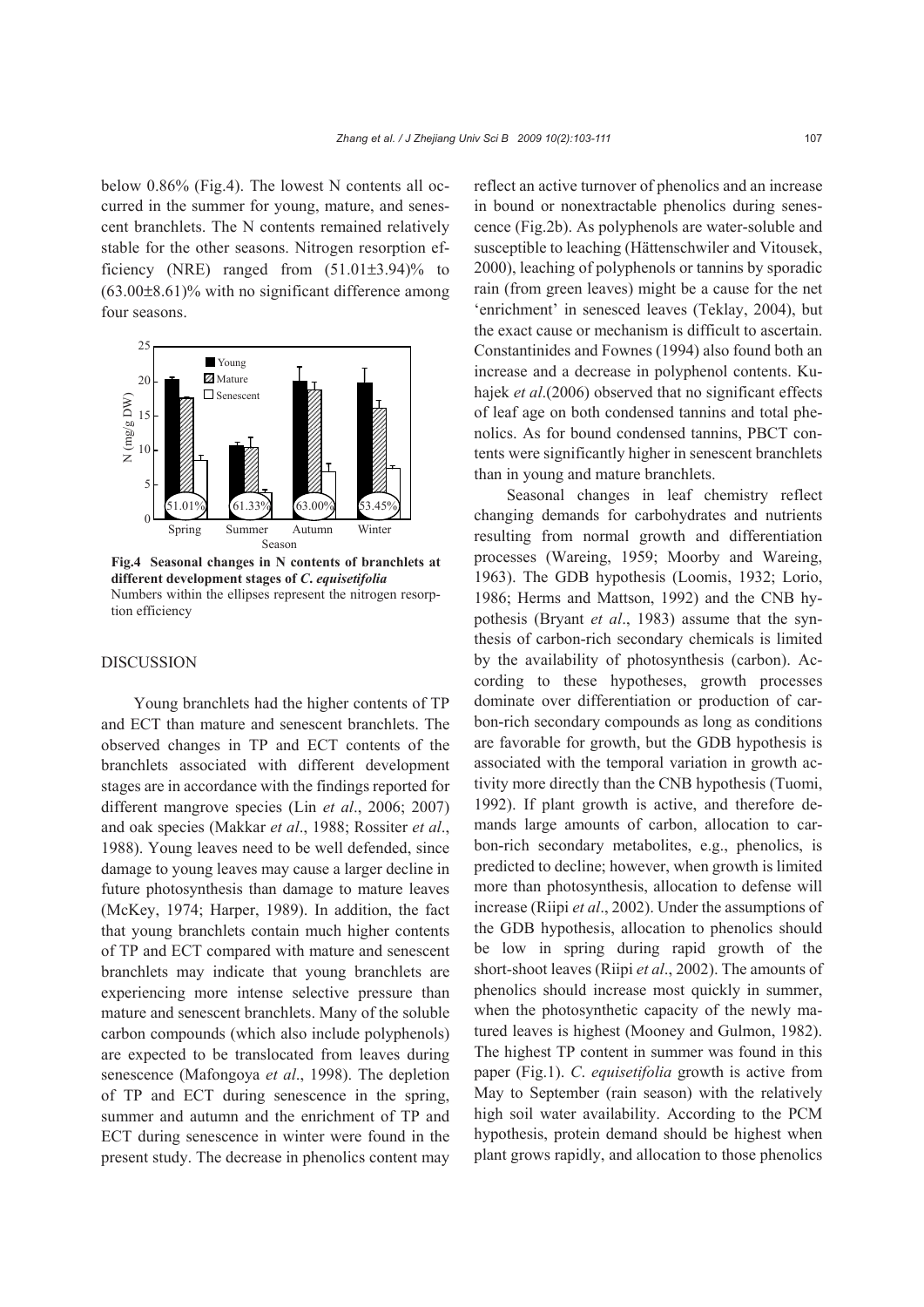that are derived from phenylalanine should simultaneously decrease (Jones and Hartley, 1999), as phenylalanine is the common precursor of either protein or condensed tannins synthesis (Hättenschwiler and Vitousek, 2000). However, the second major group of phenolics, the hydrolysable tannins, has gallic acid as its precursor (Haukioja *et al*., 1998). Therefore, depending on the relative strength of the synthetic route via dehydroshikimic acid to gallic acid, hydrolysable tannins may or may not trade off directly with protein synthesis (Haukioja *et al*., 1998). Hydrolysable tannins are thought to be metabolically cheaper than phenylpropanoids, and the synthesis of it in the season may be a cost-saving defense strategy during a time when condensed tannins are not yet effective as defense (Haukioja *et al*., 1998; Salminen *et al*., 2001). However, the changes in contents do not necessarily reflect the quantitative allocation of tannins to the leaves, because of rapid turnover of labile compounds (Kleiner *et al*., 1999) and because the contents are affected by concomitant changes in proportions of other components of the leaves, e.g., structural leaf components (Koricheva, 1999).

The lowest nitrogen contents of branchlets at the different development stages occurred in summer, when *C*. *equisetifolia* growth is active. Similarly, Aerts *et al*.(1999) suggested that summer warming reduced N contents of mature and senescent leaves in *Rubus*. First, a portion of N was allocated to other portions (e.g., roots and flowers); for example, the peak of the flowering period appears from April to June for *C*. *equisetifolia* (Morton, 1980). Second, N contents were diluted by branchlets mass accumulation during summer when *C*. *equisetifolia* grew rapidly. Changes in leaf N contents may directly impact the photosynthetic capacity of the species involved, as there is usually a direct relation between leaf N content and the maximum rate of photosynthesis (Lambers *et al*., 1998). In this study, TP contents were inversely related to N contents. It is common to

find a negative correlation between N and secondary compound contents, such as phenolics and tannins (Horner *et al*., 1987; Mansfield *et al*., 1999). This pattern lends to support source-sink hypotheses, such as the CNB hypothesis (Bryant *et al*., 1983) and the GDB hypothesis (Herms and Mattson, 1992) that predict increased C allocation to secondary C compounds under low nutrient conditions. However, there was a positive correlation between N and TCT contents, which is consistent with a previous study (Horner *et al*., 1987) but inconsistent with other study (Kraus *et al*., 2004). They may result from differences in the carbon:nutrient balance of the plants resulting from differences in relative resource availability (Horner *et al*., 1987).

The young leaves were likely to produce toxic effects even at low levels of intake, and PPC was considered to be related to the biological activity (Martin and Martin, 1982; Deshpande *et al*., 1986) and was very high in the young leaves. The research on *C*. *equisetifolia* comes to the same result (Fig.3). The capacity of tannin to bind proteins was related to the molecular size of the tannins (Makkar *et al*., 1987). In general, it was found that the larger-sized condensed tannin could precipitate more protein than the smaller-sized condensed tannin (Osborne and McNeill, 2001). In this study, there was no significant correlation between TP or TCT and PPC in young and mature branchlets (Table 1), which is consistent with the previous study (Martin and Martin, 1982). However, there was a significantly positive correlation between TP or TCT and PPC in senescent branchlets. The results indicate that the possible increase in degree of polymerization with senescence leads to the more larger-sized tannins and the more protein precipitated.

TP:N ratio was the highest in young branchlets and decreased with maturity and senescence in spring and summer, while TP:N ratio of branchlets decreased with maturity and increased with senescence in autumn and winter (Fig.5a). TP:N ratios of young and mature branchlets were both the highest in

**Table 1 Correlative coefficient of selected branchlet data (***n***=12)** 

| <b>FABILE COLLUMNIVE COULDERED BY SURVICE BEAMENTED</b> TABLE |                   |                   |                    |                  |                    |
|---------------------------------------------------------------|-------------------|-------------------|--------------------|------------------|--------------------|
| <b>Branchlets</b>                                             | TP vs N           | TCT vs N          | TP vs TCT          | TP vs PPC        | TCT vs PPC         |
| Young                                                         | $-0.615(P=0.033)$ | $0.554(P=0.061)$  | $-0.081(P=0.802)$  | $0.190(P=0.554)$ | $0.242(P=0.448)$   |
| Mature                                                        | $-0.785(P=0.002)$ | $0.497 (P=0.100)$ | $-0.126$ (P=0.695) | $0.147(P=0.649)$ | $-0.647$ (P=0.023) |
| Senescent                                                     | $0.374(P=0.231)$  | $0.264(P=0.407)$  | $0.926(P=0)$       | $0.870(P=0)$     | $0.870(P=0)$       |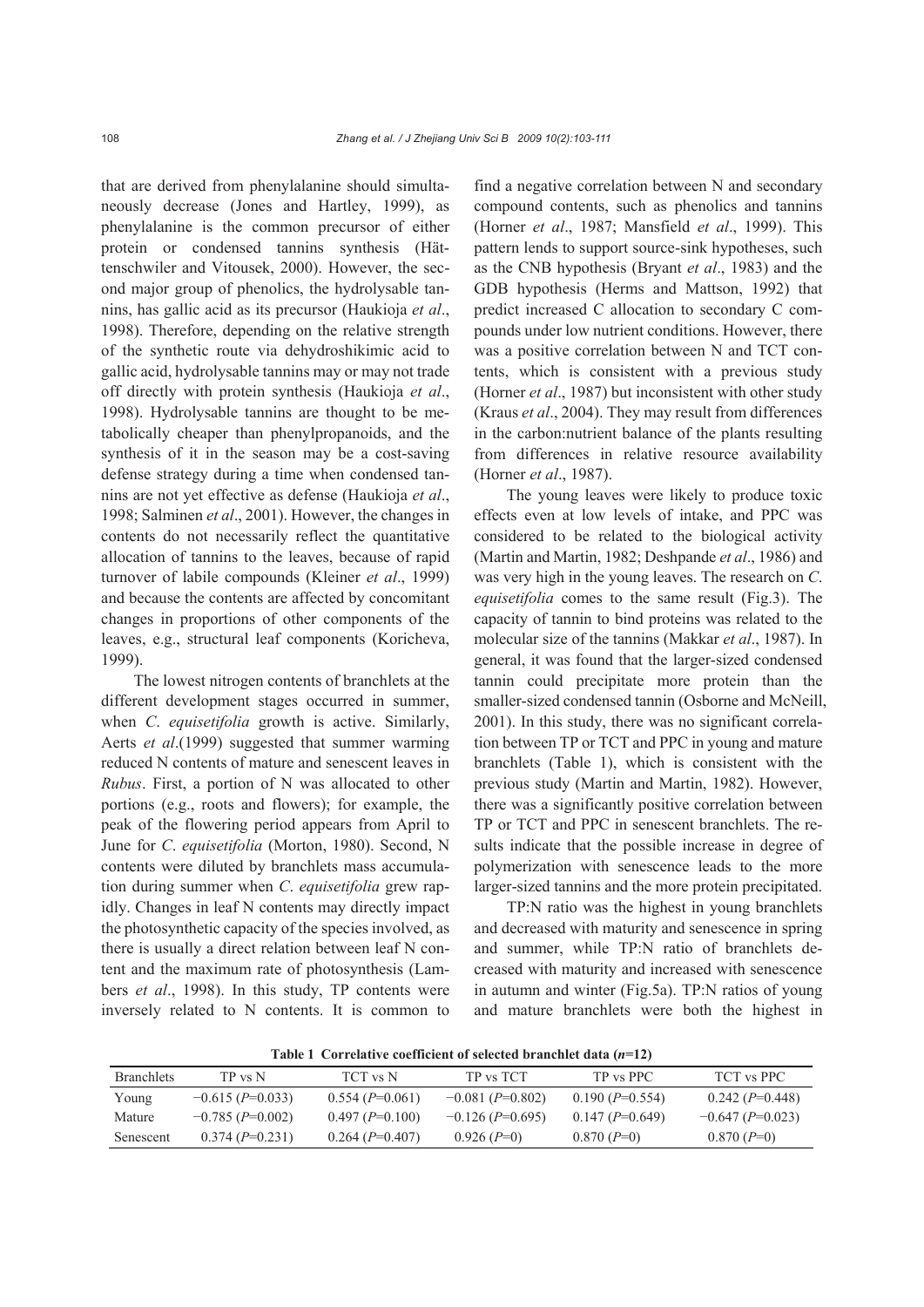summer, and remained relatively stable in other three seasons. The relatively low TP contents of senescent branchlets paired with high N contents in spring resulted in the low TP:N ratios. The TP:N ratios of senescent branchlets increased through the season (from spring to winter).

Seasonal changes in TCT:N ratios during development stages were different from the observation of TP:N ratios (Fig.5b). TCT:N ratios of senescent branchlets were significantly higher than those of young and mature branchlets.



**Fig.5 Seasonal changes in TP:N (a) and TCT:N (b) ratios of branchlets at different development stages of**  *C. equisetifolia*

TCT:N ratios of senescent branchlets were significantly higher than TP:N ratios of senescent branchlets in corresponding seasons.

The role that tannins play in soil processes is believed to occur largely through their ability to precipitate proteins, as well as their relative resistance to decomposition (Kuiters, 1990; Kraus *et al*., 2003). The amount of tannins entering the soil relative to the amount of proteins or N may be the key factor influencing soil nutrient cycling. Therefore, parameters such as TP:N and CT:N ratios may be the best predictors of litter quality (Kraus *et al*., 2004). In green foliage, high TP:N and TCT:N ratios may help reduce herbivory. In our study, TP:N ratios in young branchlets were higher than those in mature branchlets. The highest levels of TP:N in young and mature branchlets both occurred in summer, indicating potentially increased grazer deterrence. TP:N ratios in senescent branchlets increased through the season (from spring to winter). TCT:N ratios were significantly higher in senescent branchlets than those in young and mature branchlets. Nutrient resorption (about 50%~60%) during senescence and high TCT:N ratios in senescent branchlets are the important nutrient conservation strategies for *C*. *equisetifolia*.

#### **References**

- Aber, J.D., Melillo, J.M., McClaugherty, C.A., 1990. Predicting long term patterns of mass loss, nitrogen dynamics, and soil organic matter formation from initial fine litter chemistry in temperate forest ecosystems. *Canadian Journal of Botany*, **68**(10):2201-2208. [doi:10.1139/ b90-287]
- Aerts, R., 1996. Nutrient resorption from senescing leaves of perennials: are there general patterns? *Journal of Ecology*, **84**(4):597-608. [doi:10.2307/2261481]
- Aerts, R.J., Barry, T.N., McNabb, W.C., 1999. Polyphenols and agriculture: beneficial effects of proanthocyanidins in forages. *Agriculture Ecosystems & Environment*, **75**(1-2): 1-12. [doi:10.1016/S0167-8809(99)00062-6]
- Asquith, T., Butler, L., 1986. Interactions of condensed taninis with selected proteins. *Phytochemistry*, **25**(7):1591-1593. [doi:10.1016/S0031-9422(00)81214-5]
- Bryant, J.P., Chapin, F.S.III, Klein, D.R., 1983. Carbon/ nutrient balance of boreal plants in relation to vertebrate herbivory. *Oikos*, **40**(3):357-368. [doi:10.2307/3544308]
- Cates, R.G., Rhoades, D.F., 1977. Patterns in the production of antiherbivore chemical defenses in plant communities. *Biochemical Systematics Ecology*, **5**(3):185-193. [doi:10. 1016/0305-1978(77)90003-5]
- Constantinides, M., Fownes, J.H., 1994. Nitrogen mineralization from leaves and litter of tropical plants: relationship to nitrogen, lignin and soluble polyphenol concentrations. *Soil Biology and Biochemistry*, **26**(1):49-55. [doi:10. 1016/0038-0717(94)90194-5]
- Covelo, F., Gallardo, A., 2001. Temporal variation in total leaf phenolics content of *Quercus robur* in forested and harvested stands in northwestern Spain. *Canadian Journal of Botany-Revue Canadienne De Botanique*, **79**(11): 1262-1269. [doi:10.1139/cjb-79-11-1262]
- Deshpande, S.S., Cheryan, M., Salunkhe, D.K., 1986. Tannin analysis of food products. *CRC Critical Review in Food Science and Nutrition*, **24**(4):401-449.
- Feeny, P., 1970. Seasonal changes in oak leaf tannins and nutrients as a cause of spring feeding by winter moth caterpillars. *Ecology*, **51**(4):565-581. [doi:10.2307/19340 37]
- Fierer, N., Schimel,J.P., Cates, R.G., Zou,J.P., 2001. Influence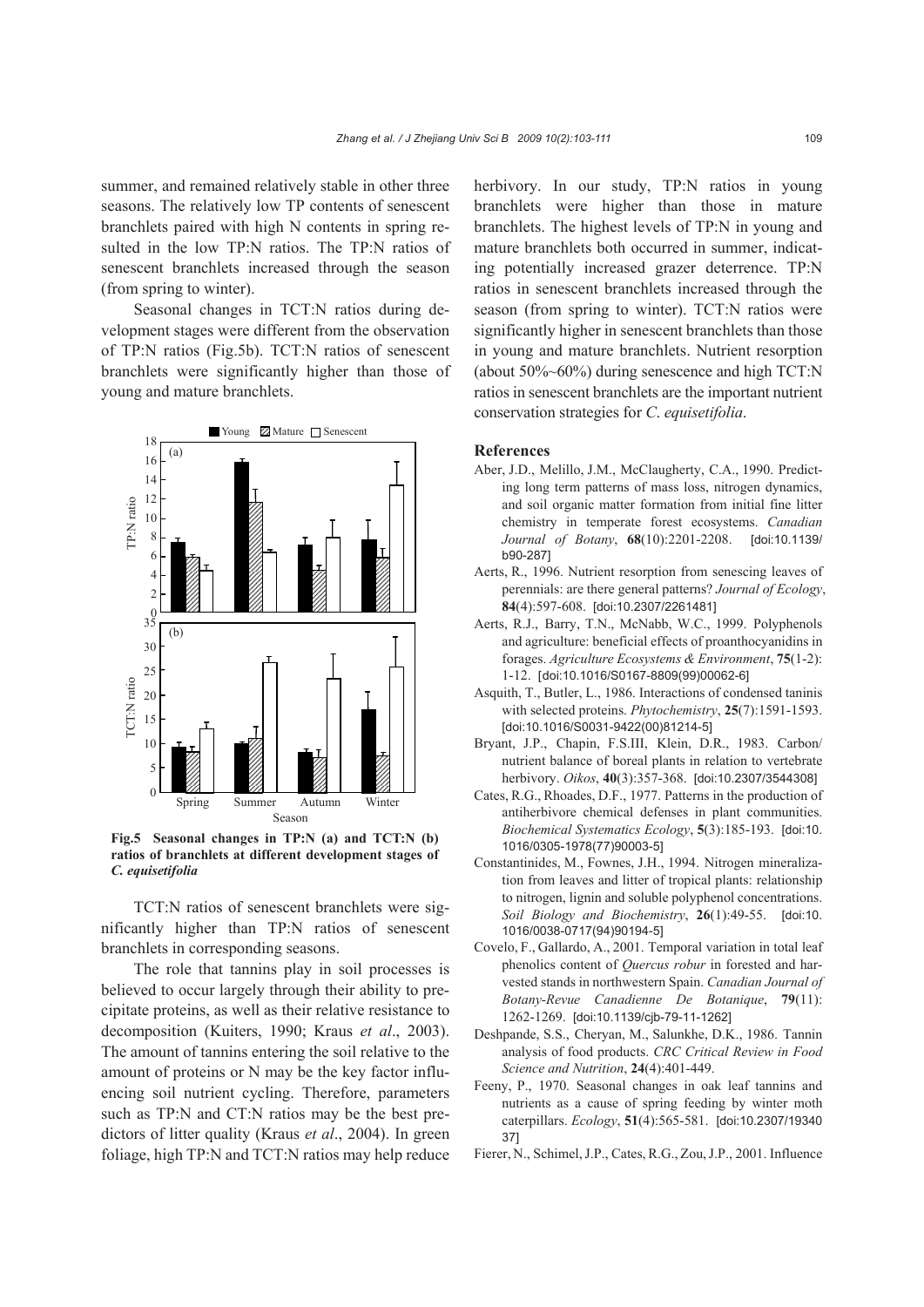of balsam poplar tannin fractions on carbon and nitrogen dynamics in Alaskan taiga floodplain soils. *Soil Biology and Biochemistry*, **33**(12-13):1827-1839. [doi:10.1016/ S0038-0717(01)00111-0]

- Gallardo, A., Merino,J., 1992. Nitrogen immobilization in leaf litter at two Mediterranean ecosystems of SW Spain. *Biogeochemistry*, **15**(3):213-228. [doi:10.1007/BF0000 2937]
- Gayler, S., Grams, T.E.E., Heller, W., Treutter, D., Priesack, E., 2007. A dynamical model of environmental effects on allocation to carbon-based secondary compounds in juvenile trees. *Annals of Botany*, **101**(8):1089-1098. [doi:10. 1093/aob/mcm169]
- Graham, H.D., 1992. Stabilization of the Prussian blue color in the determination of polyphenols. *Journal of Agricultural and Food Chemistry*, **40**(5):801-805. [doi:10.1021/jf000 17a018]
- Hagerman, A.E., 1987. Radial diffusion method for determining tannin in plant extracts. *Journal of Chemical Ecology*, **13**(3):437-449. [doi:10.1007/BF01880091]
- Hagerman, A.E., 2002. Tannin Chemistry. http://www.users. muohio.edu/hagermae/tannin.pdf
- Harper, J.L., 1989. The value of a leaf. *Oecologia*, **80**(1):53-58. [doi:10.1007/BF00789931]
- Hättenschwiler, S., Vitousek, P.M., 2000. The role of polyphenols in terrestrial ecosystem nutrient cycling. *Trends in Ecology & Evolution*, **15**(6):238-243. [doi:10.1016/ S0169-5347(00)01861-9]
- Haukioja, E., Ossipov, V., Koricheva, J., Honkanen, T., Larsson, S., Lempa, K., 1998. Biosynthetic origin of carbon-based secondary compounds: cause of variable responses of woody plants to fertilization? *Chemoecology*, **8**(3):133-139. [doi:10.1007/s000490050018]
- Herms, D.A., Mattson, W.J., 1992. The dilemma of plants: to grow or defend. *Quarterly Review of Biology*, **67**(3): 283-335. [doi:10.1086/417659]
- Hernes, P.J., Benner, R., Cowie, G.L., Goni, M.A., Bergamaschi, B.A., Hedges, J.I., 2001. Tannin diagenesis in mangrove leaves from a tropical estuary: a novel molecular approach. *Geochimica et Cosmochimica Acta*, **65**(18):3109-3122. [doi:10.1016/S0016-7037(01)00641-X]
- Horner, J.D., Cates, R.G., Gosz, J.R., 1987. Tannin, nitrogen, and cell wall composition of green vs senescent Douglasfir foliage. *Oecologia*, **72**(4):515-519. [doi:10.1007/BF00 378976]
- Jones, C.G., Hartley, S.E., 1999. A protein competition model of phenolic allocation. *Oikos*, **86**(1):27-44. [doi:10.2307/ 3546567]
- Killingbeck, K.T., 1996. Nutrients in senesced leaves: keys to the search for potential resorption and resorption proficiency. *Ecology*, **77**(6):1716-1727. [doi:10.2307/2265 777]
- Kleiner, K.W., Raffa, K.F., Dickson, R.E., 1999. Partitioning of 14C-labeled photosynthate to allelochemicals and primary metabolites in source and sink leaves of aspen: evidence for secondary metabolite turnover. *Oecologia*, **119**(3):408-418. [doi:10.1007/s004420050802]
- Koricheva, J., 1999. Interpreting phenotypic variation in plant allelochemistry: problems with the use of contents. *Oecologia*, **119**(4):467-473. [doi:10.1007/s00442005 0809]
- Kraus, T.E.C., Dahlgren, R.A., Zasoski, R.J., 2003. Tannins in nutrient dynamics of forest ecosystems—a review. *Plant and Soil*, **256**(1):41-66. [doi:10.1023/A:1026206511084]
- Kraus, T.E.C., Zasoski, R.J., Dahlgren, R.A., 2004. Fertility and pH effects on polyphenol and condensed tannin contents in foliage and roots. *Plant and Soil*, **262**(1-2):95-109. [doi:10.1023/B:PLSO.0000037021.410 66.79]
- Kuhajek, J.M., Payton, I.J., Monks, A., 2006. The impact of defoliation on the foliar chemistry of southern rata (*Metrosideros umbellata*). *New Zealand Journal of Ecology*, **30**(2):237-249.
- Kuiters, A.T., 1990. Role of phenolic substances from decomposing forest litter in plant-soil interactions. *Acta Botanica Neerlandica*, **27**(4):329-348.
- Lambers, H., Chapin, F.S., Pons, T.L., 1998. Plant Physiological Ecology. Springer-Verlag, New York, USA.
- Lin, Y.M., Liu, J.W., Xiang, P., Lin, P., Ye, G.F., Sternberg, L.daS.L., 2006. Tannin dynamics of propagules and leaves of *Kandelia candel* and *Bruguiera gymnorrhiza* in the Jiulong River Estuary, Fujian, China. *Biogeochemistry*, **78**(3):343-359. [doi:10.1007/s10533-005-4427-5]
- Lin, Y.M., Liu, J.W., Xiang, P., Lin, P., Ding, Z.H., Sternberg, L.daS.L., 2007. Tannins and nitrogen dynamics in mangrove leaves at different age and decay stages (Jiulong River Estuary, China). *Hydrobiologia*, **583**(1):285-295. [doi:10.1007/s10750-006-0568-3]
- Loomis, W.E., 1932. Growth-differentiation balance versus carbo-hydrate-nitrogen ratio. *Proceedings of the American Society for Horticultural Science*, **29**:240-245.
- Lorio, P.L.Jr., 1986. Growth differentiation-balance: a basis for understanding southern pine beetle-tree interactions. *Forest Ecology and Management*, **14**(4):259-273. [doi:10. 1016/0378-1127(86)90172-6]
- Mae, T., Makino, A., Ohira, K., 1983. Changes in the amounts of ribulose-1,5-bisphosphate carboxylase synthesized and degraded during the life span of rice leaf (*Oryza sativa* L.). *Plant and Cell Physiology*, **24**(6):1079-1086.
- Mafongoya, P.L., Giller, K.E., Palm, C.A., 1997. Decomposition and nitrogen release patterns of tree prunings and litter. *Agroforestry Systems*, **38**(1-3):77-97. [doi:10.1023/ A:1005978101429]
- Mafongoya, P.L., Nair, P.K.R., Dzowela, B.H., 1998. Mineralization of nitrogen from decomposing leaves of multipurpose trees as affected by their chemical composition. *Biology and Fertility of Soils*, **27**(2):143-148. [doi:10. 1007/s003740050412]
- Makkar, H.P.S., Dawra, R.K., Singh, B., 1987. Protein precipitation assay for quantitation of tannins: determination of protein in tannin-protein complex. *Analytical Biochemistry*, **166**(2):435-439. [doi:10.1016/0003-2697(87) 90596-3]
- Makkar, H.P.S., Dawra, R.K., Singh, B., 1988. Changes in